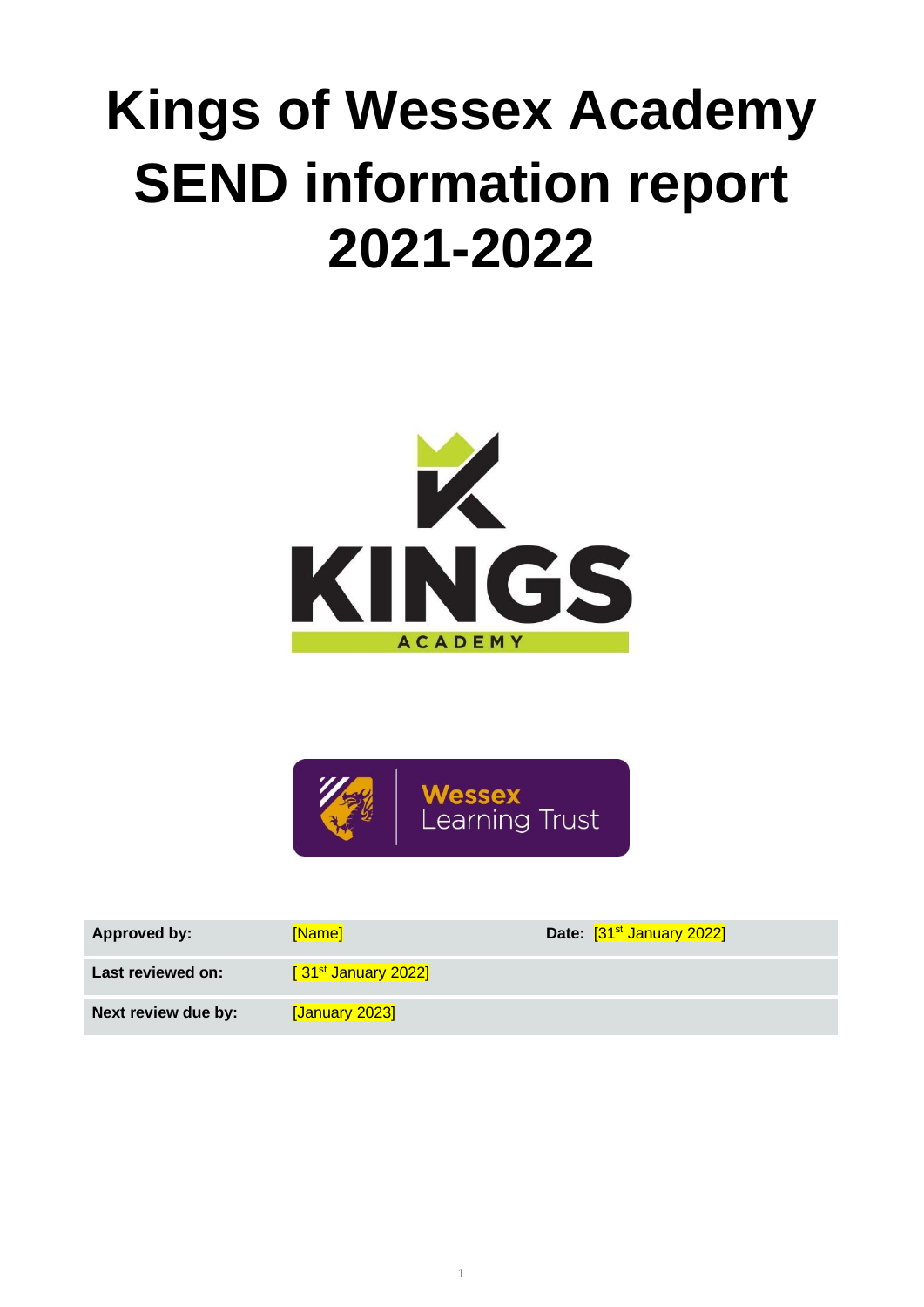# **SEN information report**

#### **The kinds of SEN that are provided for**

Our school currently provides additional and/or different provision for a range of needs, including:

- Communication and interaction, for example, autistic spectrum disorder, Asperger's Syndrome, speech and language difficulties
- Cognition and learning, for example, dyslexia, dyspraxia
- Social, emotional and mental health difficulties, for example, attention deficit hyperactivity disorder (ADHD)
- Sensory and/or physical needs, for example, visual impairments, hearing impairments, processing difficulties, epilepsy

#### **Identifying pupils with SEN and assessing their needs**

We gather information about each child during the transition from Middle School. Individual support and provision is put in place at the start of year 9 based on information provided by parents/carers, middle school Special Educational Needs Co-ordinators (SENDCo) and other external agencies.

There are a range of interventions for students starting Year 9 with identified additional needs, examples include: literacy and numeracy support, speech and language and social communication.

There is an on-going review of the support of all students with additional needs at regular intervals throughout the year. There is also regular communication from parents/carers and teachers regarding any child who may need extra support.

Teachers who have any concerns about the progress of individual students will liaise with the SENDCo or Head of House who may make a referral to the Learning Support Team.

The SENDCo and Learning Support Team make use of a wide range of assessments to help understand your child's strengths and needs across all areas of the Code of Practice. This includes:

- screening tools for dyslexia and other specific learning difficulties;
- assessments relating to working memory and speed of processing;
- and speed of handwriting/legibility of handwriting.

If you have any concerns that your child has additional needs you should contact the SENDCo. We welcome communication; and in particular advise you to get in touch before making referrals to outside agencies such as dyslexia assessors; pediatricians or psychologists.

Class teachers will make regular assessments of progress for all pupils and identify those whose progress:

- Is significantly slower than that of their peers starting from the same baseline
- Fails to match or better the child's previous rate of progress
- Fails to close the attainment gap between the child and their peers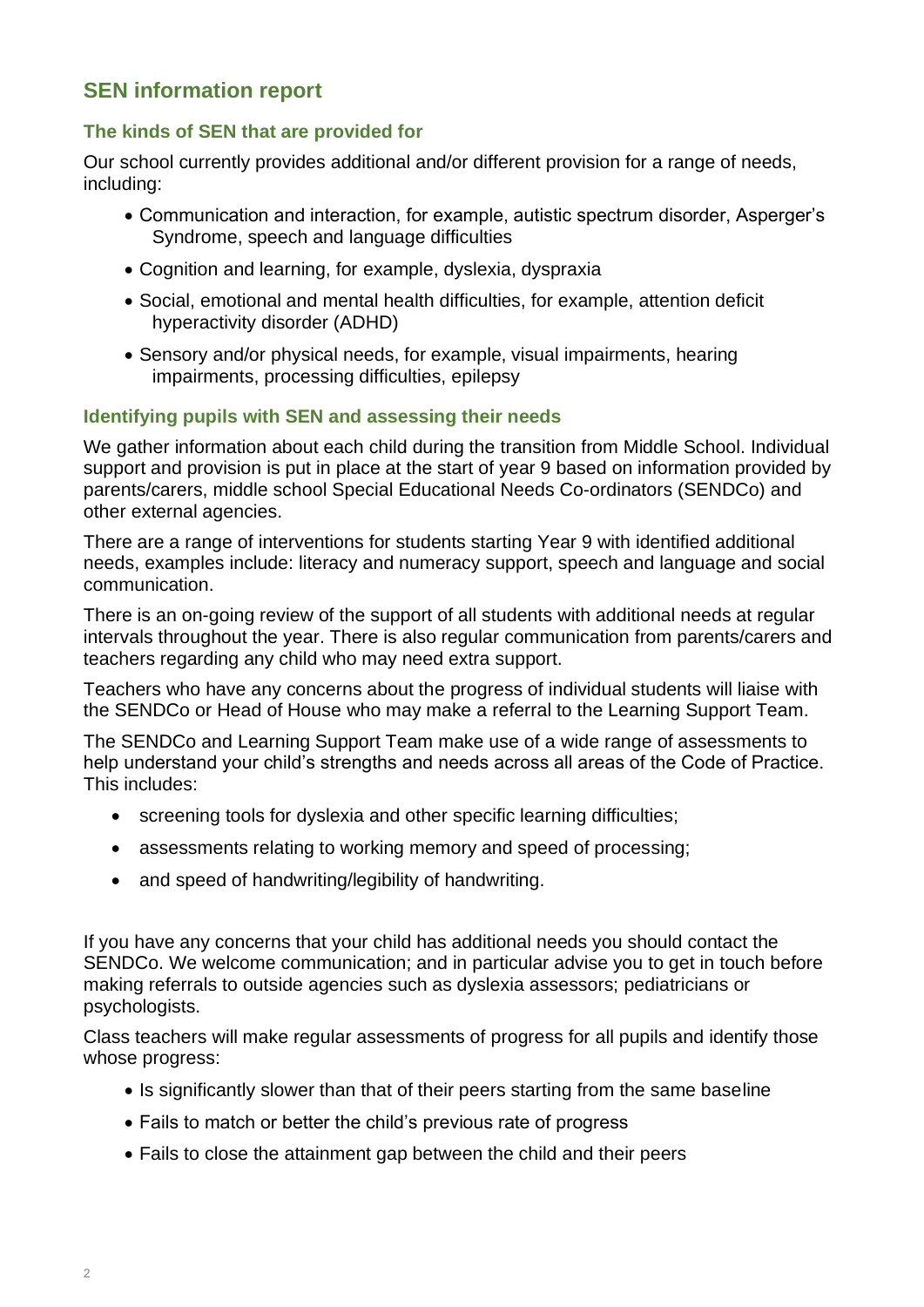This may include progress in areas other than attainment, for example, social needs.

Slow progress and low attainment will not automatically mean a pupil is recorded as having SEN.

When deciding whether special educational provision is required, we will start with the desired outcomes, including the expected progress and attainment, and the views and the wishes of the pupil and their parents. We will use this to determine the support that is needed and whether we can provide it by adapting our core offer, or whether something different or additional is needed.

# **Consulting and involving pupils and parents / carers**

We will have an early discussion with the pupil and their parents/carers when identifying whether they need special educational provision. In most cases these conversations will start in the term preceding the transition to Kings of Wessex.

These conversations will make sure that:

- Everyone develops a good understanding of the pupil's areas of strength and difficulty
- We take into account the parents' concerns
- Everyone understands the agreed outcomes sought for the young person
- Everyone is clear on what the next steps are

Notes of these early discussions will be added to the pupil's record on ProvisionMap.

We will formally notify parents when it is decided that a pupil will receive SEN support.

Student voices is critical to our student focused approach. Each student on the SEN register is given a named keyworker and they have three meetings a year to discuss progress and create Individual Learning Plans for each student on the SEN register.

The SENDCo and pastoral team have meetings with parents/carers throughout the year.

# **Assessing and reviewing pupils' progress towards outcomes**

We will follow the graduated approach and the four-part cycle of **assess, plan, do, review**.

The class or subject teacher will work with the SENCO to carry out a clear analysis of the pupil's needs. This will draw on:

- The teacher's assessment and experience of the pupil
- Their previous progress and attainment or behaviour
- Other teachers' assessments, where relevant
- The individual's development in comparison to their peers and national data
- The views and experience of parents
- The pupil's own views
- Advice from external support services, if relevant

The assessment will be reviewed regularly.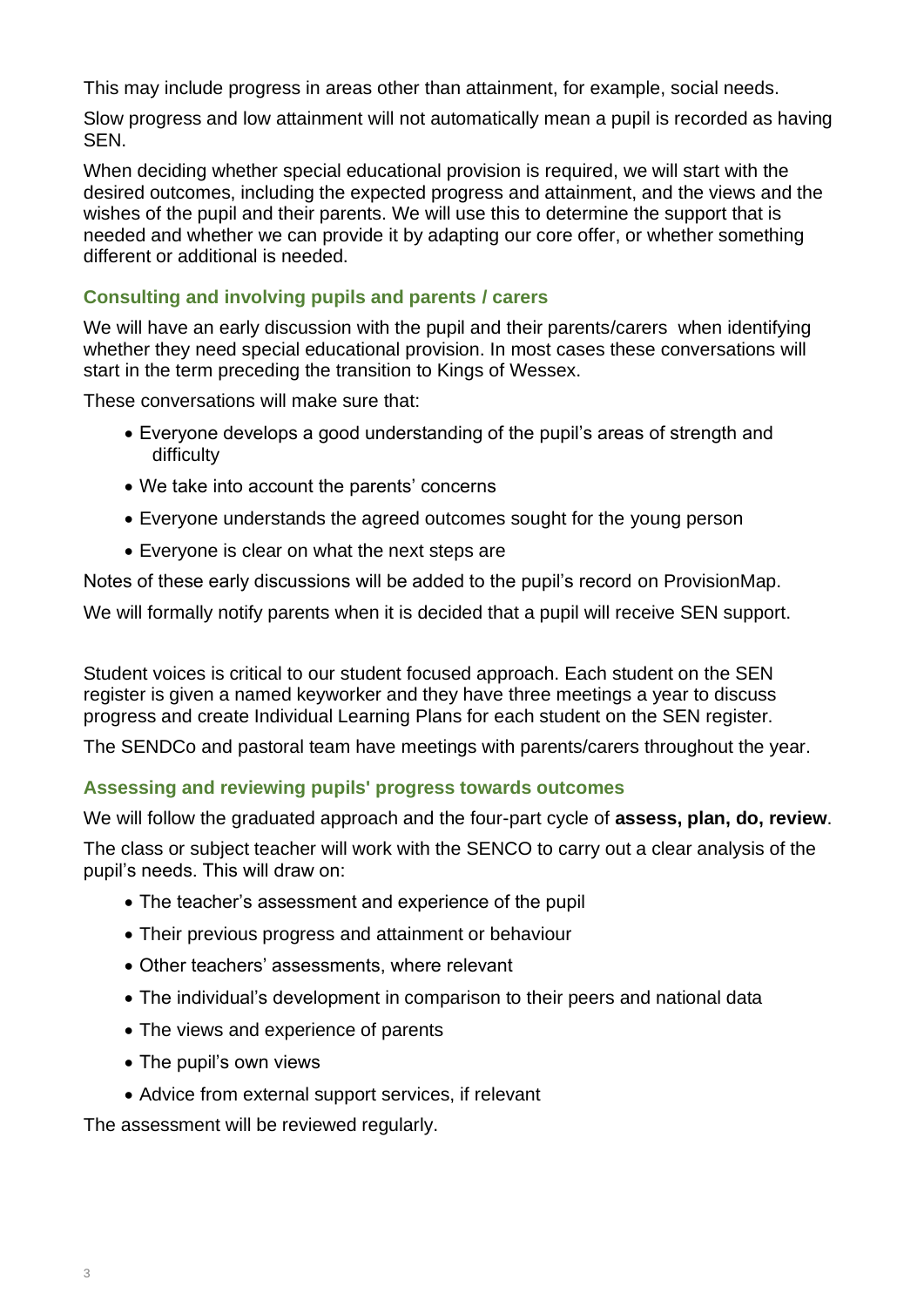All teachers and support staff who work with the pupil will be made aware of their needs, the outcomes sought, the support provided, and any teaching strategies or approaches that are required. We will regularly review the effectiveness of the support and interventions, and their impact on the pupil's progress.

The SENDCo in discussion with the Heads of House, prepare and maintain a detailed Special Needs register which is available to all staff, this register includes an outline of the students' individual needs, strengths and support. The register is regularly reviewed and updated.

Students with an Education, Health and Care Plan (EHCP) have a pupil passport which summarises needs, support and provision details from the EHCP. This is available to all teachers and support staff.

The SENDCo will liaise with parents/carers and external agencies and with parental permission keep staff updated with new relevant information as a young persons needs change.

#### **Supporting pupils moving between phases and preparing for adulthood**

We will share information with the school, college, or other setting the pupil is moving to. We will agree with parents and pupils which information will be shared as part of this.

Transitions can be tricky times for students, especially those with SEN, therefore we seek to ensure that transfer takes place as smoothly as possible by:

- Having excellent links with our first schools and two Middle Schools and throughout all phases of education in the Wessex learning Trust.
- The Learning Support staff visit the Middle Schools to talk with teachers about
- children's special educational needs and meet with the students
- The SENDCo attends the Annual Reviews of all Year 8 students with an EHCP or those young people with severe or complex needs.
- Additional visits are arranged as necessary throughout year 8
- Parents of year 8 students with SEN are invited to additional information sessions
- Where needed, the SENCo invites colleges to SEN review of students in year 11
- SENCo and/or key worker supports additional visits to post-16 providers

In order to prepare students for adulthood, we offer a through citizenship curriculum, and spiritual, moral, social education for all students. Many students with SEN also have additional support in preparing for adulthood through interventions such as social skills and life and living skills. We also work closely with local employers to ensure that all students access a week of work experience in year 10.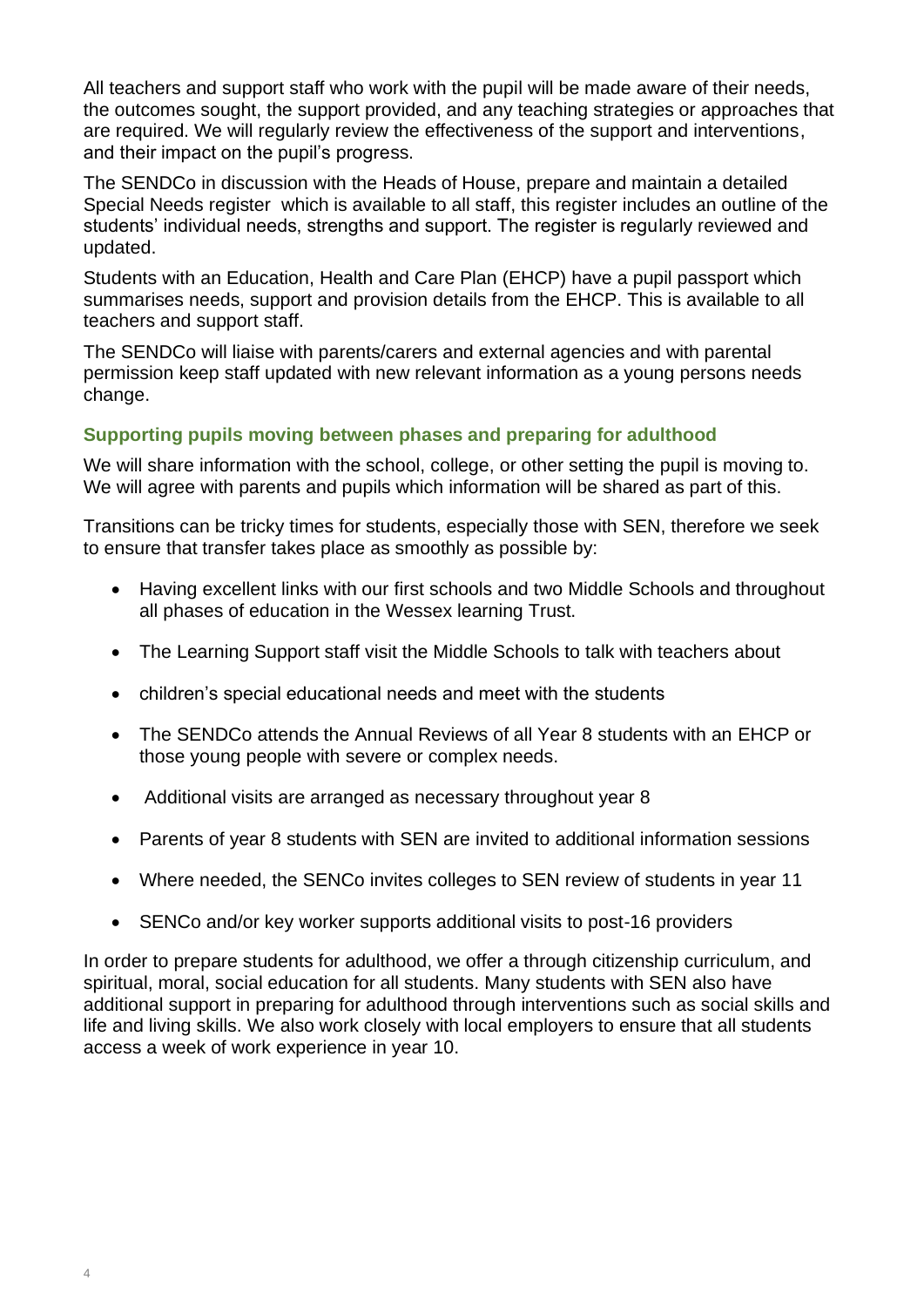# **Our approach to teaching pupils with SEN**

Teachers are responsible and accountable for the progress and development of all the pupils in their class.

High-quality teaching is our first step in responding to pupils who have SEN. This will be differentiated for individual pupils.

We will also provide the following interventions:

- There are bespoke classes for English and Maths (English and Maths Booster) for those students identified by Middle School as needing additional support to raise confidence in throughout years 9-11 for students who benefit from a more differentiated curriculum.
- one-to-one support for students with this provision named in their EHC plan
- literacy and numeracy intervention,
- sport for speech, language and communication needs
- support with social/life skills,
- exam revision, homework and coursework support
- mentoring

The majority of the curriculum is delivered in mixed ability settings

#### **Adaptations to the curriculum and learning environment**

We make the following adaptations to ensure all pupils' needs are met:

- Differentiating our curriculum to ensure all pupils are able to access it, for example, by grouping, 1:1 work, teaching style, content of the lesson, etc.
- Adapting our resources and staffing
- Using recommended aids, such as laptops, coloured overlays, visual timetables, larger font, etc.
- Differentiating our teaching, for example, giving longer processing times, preteaching of key vocabulary, reading instructions aloud, etc.
- Ensuring that equipment used is accessible to all children regardless of their needs
- Ensuring that the learning environment is accessible to students of all abilities. This includes differentiation of the curriculum, support and interventions
- We offer a range of curriculum pathways to suit individual needs such as GCSE, BTEC, E&M Basics and Ebacc Booster
- Providing support with homework clubs and access to the library at lunchtime, before and after school
- Key words and literacy resources are used across the school to support learning
- ICT is used across the curriculum to support and develop learning
- Laptop computers, iPads and other ICT equipment are used by students with more complex needs and/or sensory impairments ●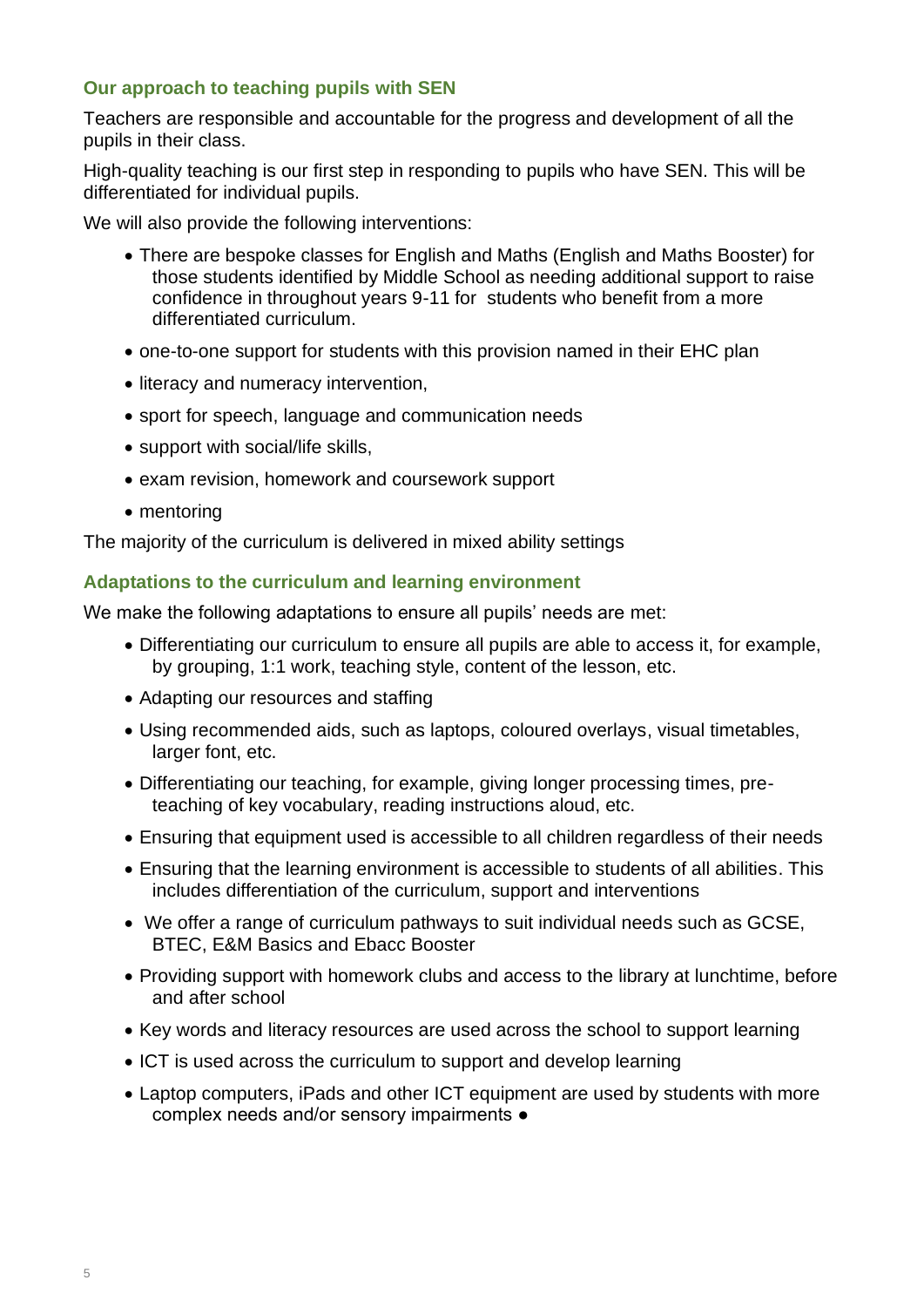- There is a lift situated in the main building for movement between floors when necessary
- Disabled toilets, showers and ramps are situated on the main school site.
- Accessible toilets and ramps are situated in all buildings

#### **Expertise and training of staff**

Our SENCO has 17 years experience in teaching and eight years experience as a SENDCo. He holds the National Award for SEND co-ordination.

They are allocated 12 hours a week to manage SEN provision.

We have a team of five teaching assistants, including two higher level teaching assistants (HLTAs) who are trained to deliver SEN provision.

#### **Evaluating the effectiveness of SEN provision**

We evaluate the effectiveness of provision for pupils with SEN by:

- Reviewing pupils' individual progress towards their goals each term
- Reviewing the impact of interventions after 6 or 12 weeks
- Using pupil questionnaires
- Monitoring by the SENCO
- Using provision maps to measure progress
- Holding annual reviews for pupils with EHC plans

#### **5.11 Support for improving emotional and social development**

We provide support for pupils to improve their emotional and social development in the following ways:

- Pupils with SEN are encouraged to be part of the school council
- Pupils with SEN are also encouraged to be part of the wider school with active participation in all clubs and sports.

At Kings we adopt an inclusive philosophy which is founded on the principle that "all teachers are responsible and accountable for the progress and development of the pupils in their class" (Code of Practice, 2015, p88)

The quality of teaching is regularly monitored and developed through learning walks, observations, progress meetings and all staff training which includes:

- weekly staff briefings,
- Staff training on new students with SEN,
- new staff training on the SEN ethos, systems and expectations at Kings
- Training sessions on supporting students with low literacy skills
- Training sessions on how to effectively differentiate for low ability students.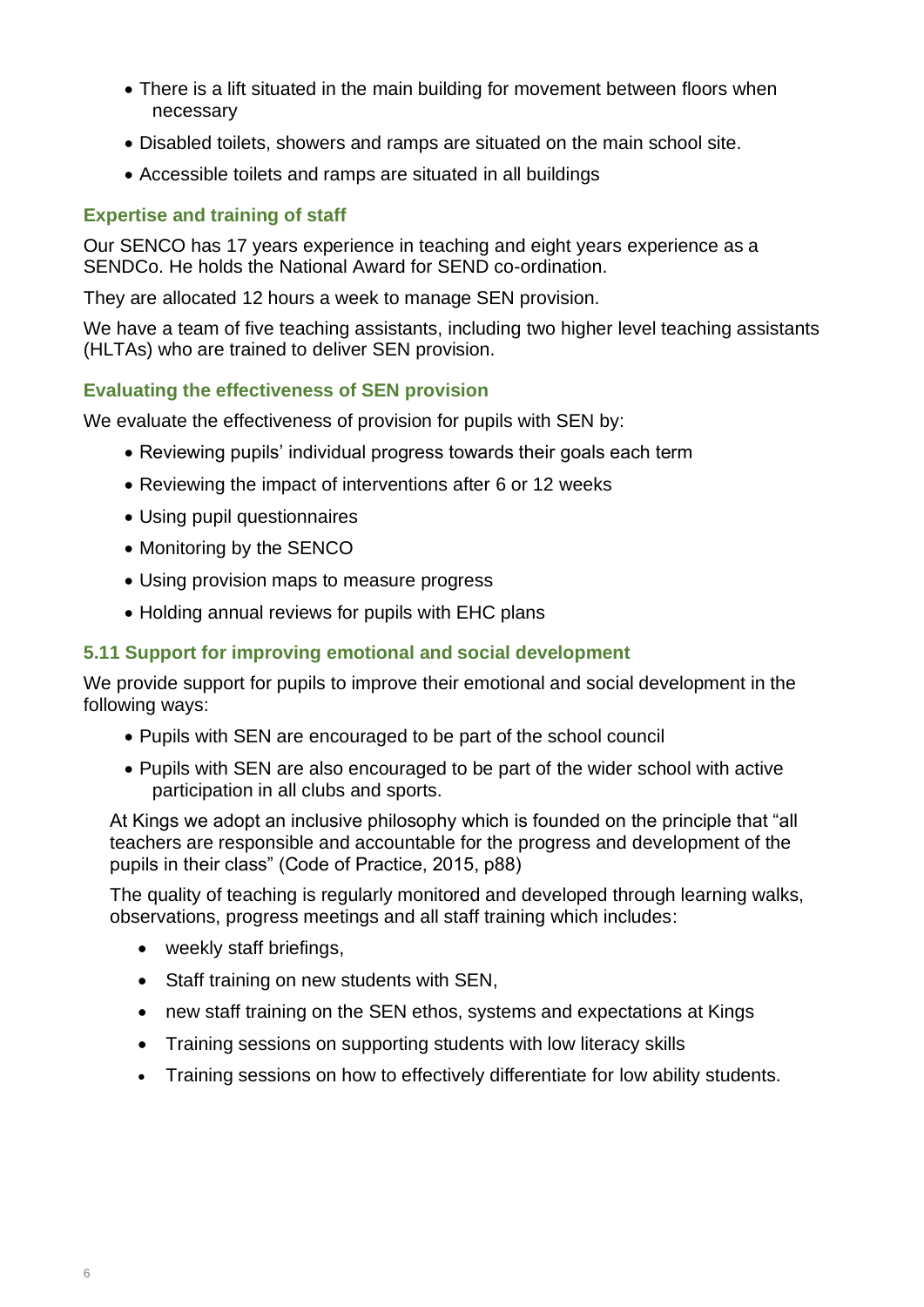

The pyramid above shows the graduated response to SEN we adopt at Kings. Where SEN Needs are identified, teachers will use the students' SEN Individual Learning Profiles (ILPs) to put in place personalised support which promotes progress and development for those with SEN. If a student's needs cannot be met solely by universal support then interventions may need to be put in place by the Academy. If these interventions are 'special educational provision', then the individual will be placed on the SEND register. Students' needs and strategies to support are outlined in a pupil passport which is shared with all staff.

Students who are placed on the SEND register will have an Individual Learning Plan (ILP) tailored to their specific needs and which also includes targets. The ILP is coproduced with the student, school staff and parents and reviewed three times a year. All staff responsible for teaching the student receive a copy of the ILP to provide a comprehensive picture of the student's learning needs.

A small number of students with highly significant difficulties, may require specialist support and will have either top-funding and/or an Education, Health and Care Plan (EHCP) which outlines their needs and support plan. We strive to be flexible and creative in our curriculum offer for the students with the highest needs to ensure that all students experience success and are prepared for the wider world. For example, we have taught a practical life and living skills qualification and offer entry level core subjects. Where necessary we access outside specialist expertise through Support Services for Education such as educational psychologists, the learning support service, autism and communication service, speech and language support and visual and hearing support.

We will also refer to health and social care and charitable support services where necessary. We value the whole child at Kings and as such have a variety of 'in-house' support for Social Emotional Mental health including:

- Access to an emotional literacy support assistant (ELSA),
- welfare officer,
- Learning Mentor,
- PFSA,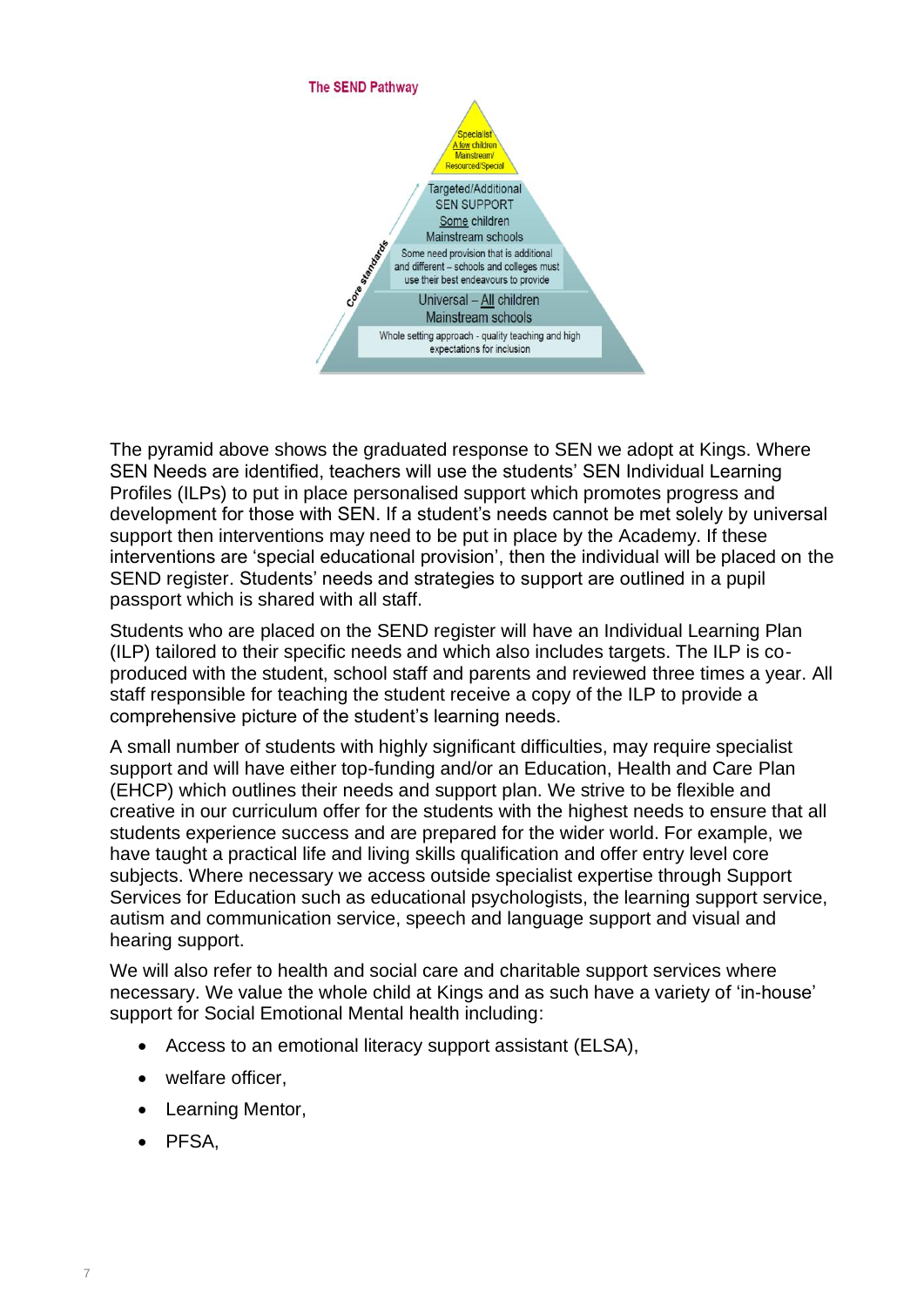- Pastoral support from tutors and year leaders
- Access to the learning support base at social times
- Mentoring from the Learning Support Assistant team

Finally, all students are encouraged to enjoy a wide range of extra-curricular activities and trips at Kings, and we strive to ensure that all students are able to access this important part of school life. Where a student has SEN, an individual plan of support will be developed with the lead teacher for the trip, the SENCo, the student and the parents.

#### **5.14 Working with other agencies**

What specialist services and expertise are available to support your child?

We work closely with any external agencies that support individual children's needs within our school. These may include:

GP, School Nurse, Educational Psychologist, Paediatrician, Speech and Language Therapist, Occupational Therapist, the Learning Support Service, the Autism and Social Communication Advisory Service, the Physical Impairment and Medical Support Services (PIMSS), the Child and Adolescent Mental Health Service (CAMHS). We also work with a range of further support services including Young Somerset and Children's Social Care.

If it is decided that your child may benefit from a support from a specialist service, then they will be referred by the SENDCo. Before this referral, an Early Help Assessment (EHA) meeting may take place where the available help will be discussed.

# **5.15 Complaints about SEN provision**

Complaints about SEN provision in our school should be made to the Head of House, SENDCo or Headteacher in the first instance. They will then be referred to the school's complaints policy.

The parents of pupils with disabilities have the right to make disability discrimination claims to the first-tier SEND tribunal if they believe that our school has discriminated against their children. They can make a claim about alleged discrimination regarding:

- Exclusions
- Provision of education and associated services
- Making reasonable adjustments, including the provision of auxiliary aids and services

#### **5.16 Contact details of support services for parents of pupils with SEN**

IPSEA- offers free and independent legally based information, advice and support to help get the right education for children and young people with all kinds of special educational needs and disabilities (SEND). We also provide training on the SEND legal framework to parents and carers, professionals and other organisations. [www.ipsea.org.uk](http://www.ipsea.org.uk/)

Somerset SENDIAS (Special Educational Needs and Disability Information, Advice and Support) can give children, young people and their parent carers information, advice and support about SEND. This can include information on Education, Health and Care (EHC) Needs Assessments and Plans. [http://somersetsend.org.uk](http://somersetsend.org.uk/)